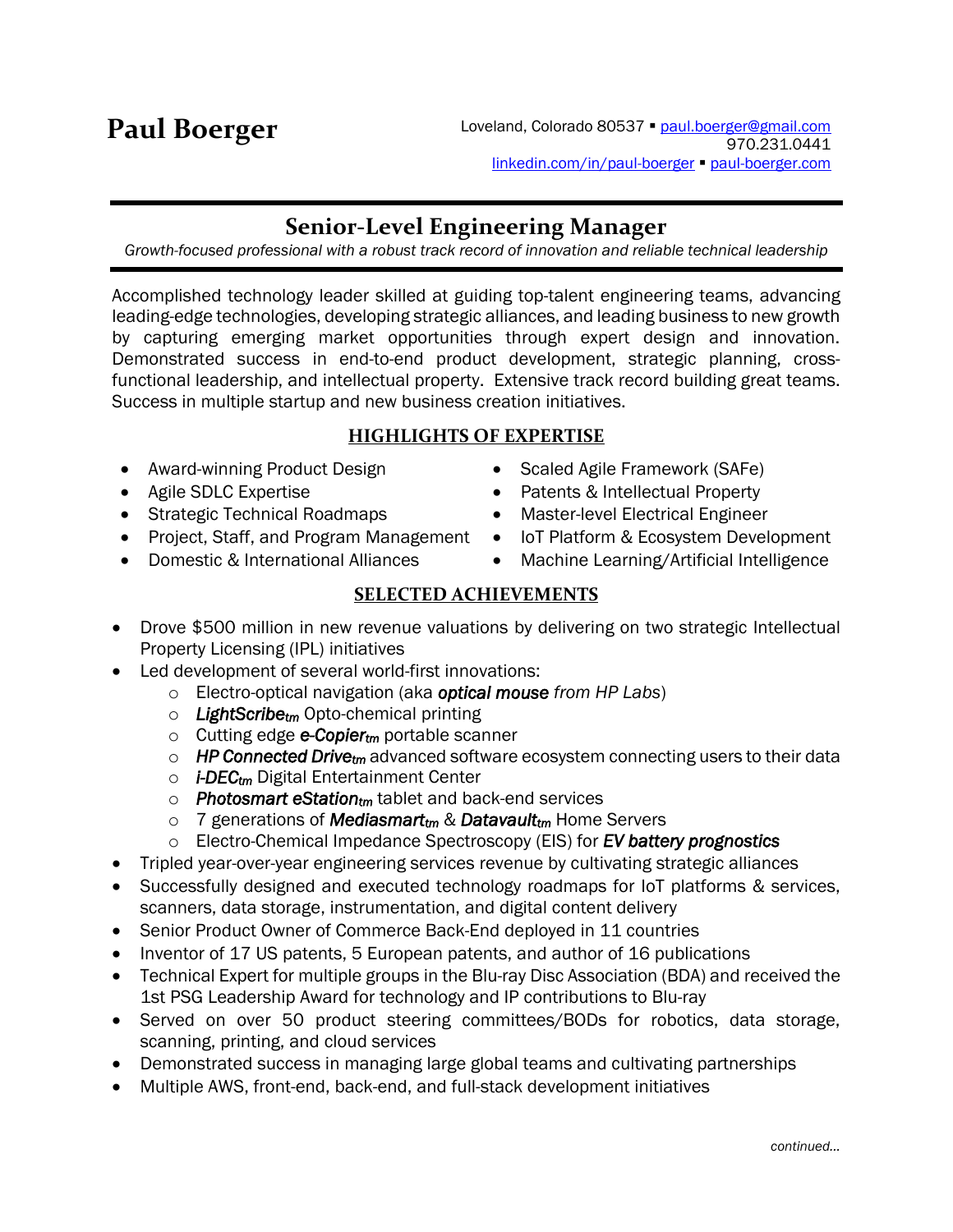# **CAREER EXPERIENCE**

#### Ibotta, Denver, CO (2021-Present) SENIOR SOFTWARE ENGINEERING MANAGER

Recruited and staffed top talent engineering for the rapid development of a new, strategic touchpoint for partner-enablement. The *IPN Partner Portal* (ref. [https://dashboard.ibotta.com/\)](https://dashboard.ibotta.com/) has been a glowing success and was delivered more than a month in advance of commitment. Driving several innovations for all new Partner E2E showcase.

#### Ovantek, Loveland, CO PRESIDENT & CHIEF

Consulting, forging key business alliances, and innovating IoT ecosystems. End-to-end product design and development of 60GHz, phased-array beamforming wireless HDMI, PC IO Bus & HW interrupt instrumentation, and technical development of several new "stealth" products.

#### Vergent Products, Loveland, CO (2017 to 2021) CTO & VP OF ENGINEERING

Transformed strategic direction and revitalized company-wide productivity through exceedingly successful partnerships. Held direct oversight of diverse engineering personnel, strategy formulation, and execution. Generated comprehensive strategic roadmaps. Tripled year-over-year revenue through partnerships and new business alliances.

#### Arrow Electronics, Centennial, CO (2018 to 2019) ENGINEERING MANAGER, GLOBAL IOT SOLUTIONS

Excelled in guiding diverse, vast, and geographically distributed teams in achieving and exceeding project objectives. Served in essential leadership position, skillfully balancing multiple competing responsibilities, and fruitful strategic partnerships in cooperation with strategic business development teams. Built and coordinated results-focused team to create and innovate first-of-its-kind IoT solution.

#### Snapfish LLC, Fort Collins, CO (2016 to 2017) SENIOR PRODUCT OWNER, COMMERCE BACK-END

Owned all commerce transactions for 11 countries. Drove numerous web-based alliances, managed backlog (features & technical debt) with high-reliability SW cloud solutions. Promoted large-scale deployment of a modernized address validation service and drove scalability and deployment strategies for the commerce engine and gifts category.

#### Hewlett Packard, Fort Collins, CO (1991 to 2015) SENIOR R&D MANAGER & MASTER EE

Several critical roles demonstrating exemplary technical dexterity and leadership in developing teams, systems, and architectures. Drove productization of leading innovations in HW, SW, and FW while deploying ecosystems that spanned IaaS, PaaS, and SaaS. Directed multiple teams across HP divisions enabling the successful launch of innovative and highly rewarding emerging market opportunities. Drove global strategies that exceeded requirements in several markets.

# **ADDITIONAL EXPERIENCE**

ComByte ▪ Senior EE and ASIC Design Engineer, EE/FW/ASIC innovations in data storage Colorado Memory Systems / Hewlett-Packard ▪ Lead Electrical Systems Engineer, drive-training Apogee Robotics ■ Project Manager & Senior EE, Award-winning robotics and automation designs